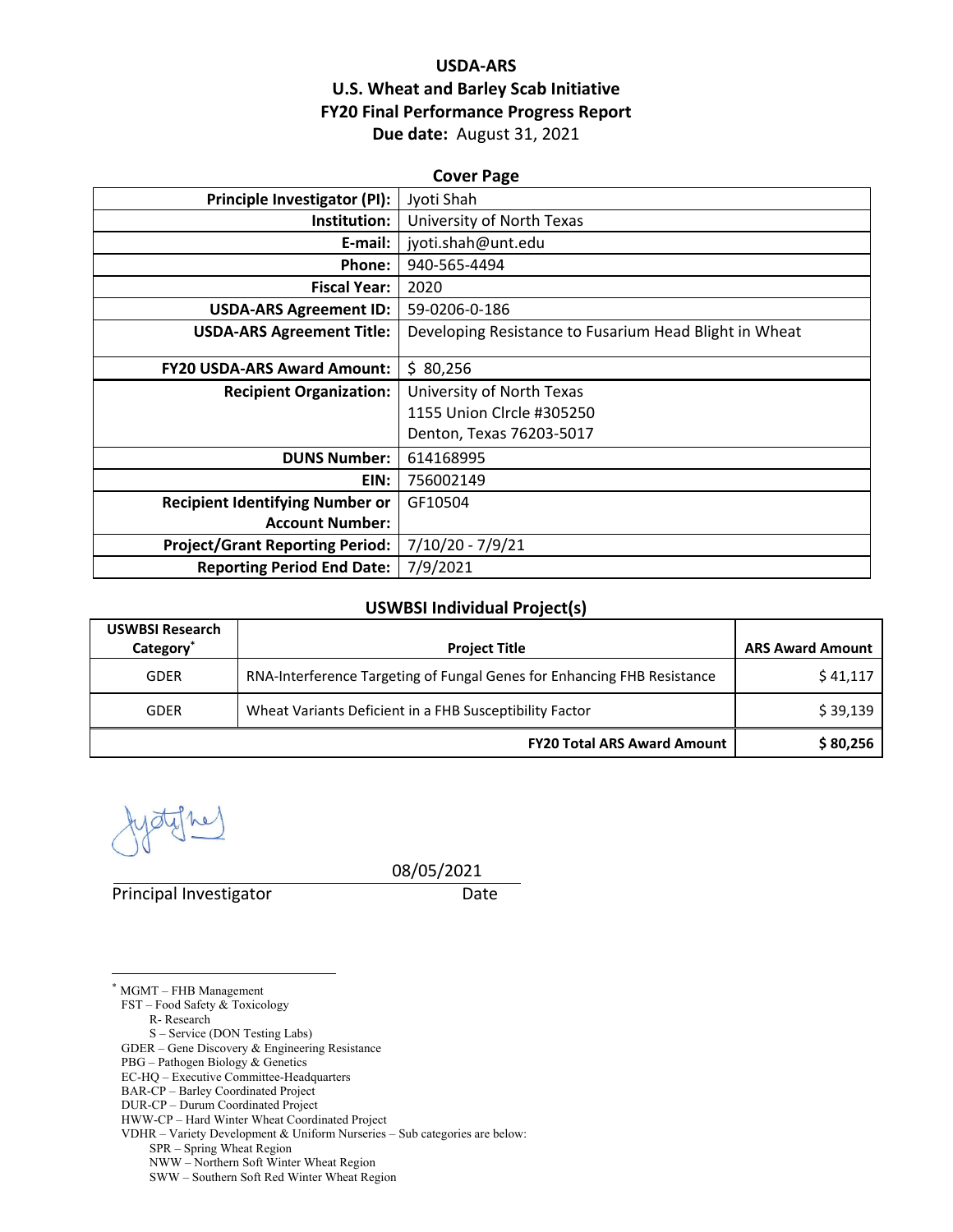## **Project 1:** *RNA‐Interference Targeting of Fungal Genes for Enhancing FHB Resistance*

#### **1. What are the major goals and objectives of the research project?**

The goal of this project is to transiently silence expression of pathogenicity genes in *Fusarium graminearum* (*Fq*) to mitigate FHB. Host-induced gene silencing (HIGS) is the approach that was used to silence expression of pathogenicity genes in the fungus while infecting plants. Fungal pathogenicity genes encoding secretory proteins were targeted by HIGS in wheat.

**2. What was accomplished under these goals or objectives?** *(For each major goal/objective, address these three items below.)*

#### **a) What were the major activities?**

- Transgenic wheat lines containing the HIGS constructs were evaluated for transgene expression, disease severity and DON accumulation.
- At different times during the course of this project, training and professional development opportunities were provided to a graduate student, a research scientist and a postdoc.

#### **b) What were the significant results?**

Although in earlier generations the wheat *FGL1‐*HIGS lines exhibited reduced severity of FHB, in subsequent generations this was not found to be a stable phenotype and there was a decline in level of resistance to FHB observed in these lines. We are currently evaluating if this is associated with silencing of the transgene in wheat. The effect on FHB severity in the wheat *FgNahG*-HIGS is currently under evaluation.

#### **c) List key outcomes or other achievements.**

This study provides proof‐of‐concept that silencing of fungal pathogenicity genes that encode secretory enzymes provides a strategy for controlling growth of *Fg* in planta.

## **3. Was this research impacted by the COVID‐19 pandemic (i.e. university shutdowns and/or restrictions, reduced or lack of support personnel, etc.)? If yes, please explain how this research was impacted or is continuing to be impacted.**

UNT campus reopened for research in summer 2020 with reduced occupancy and social distancing and masking. This has required staggering the times when individuals can work in the lab, resulting in general slowdown of research activity. An additional impact of the pandemic has been the difficulty and delay in ordering and procuring supplies. Added to this was the increase in cost of supplies, especially PPE, disposable plasticware and reagents required for quantitative gene expression work. Together, these have at times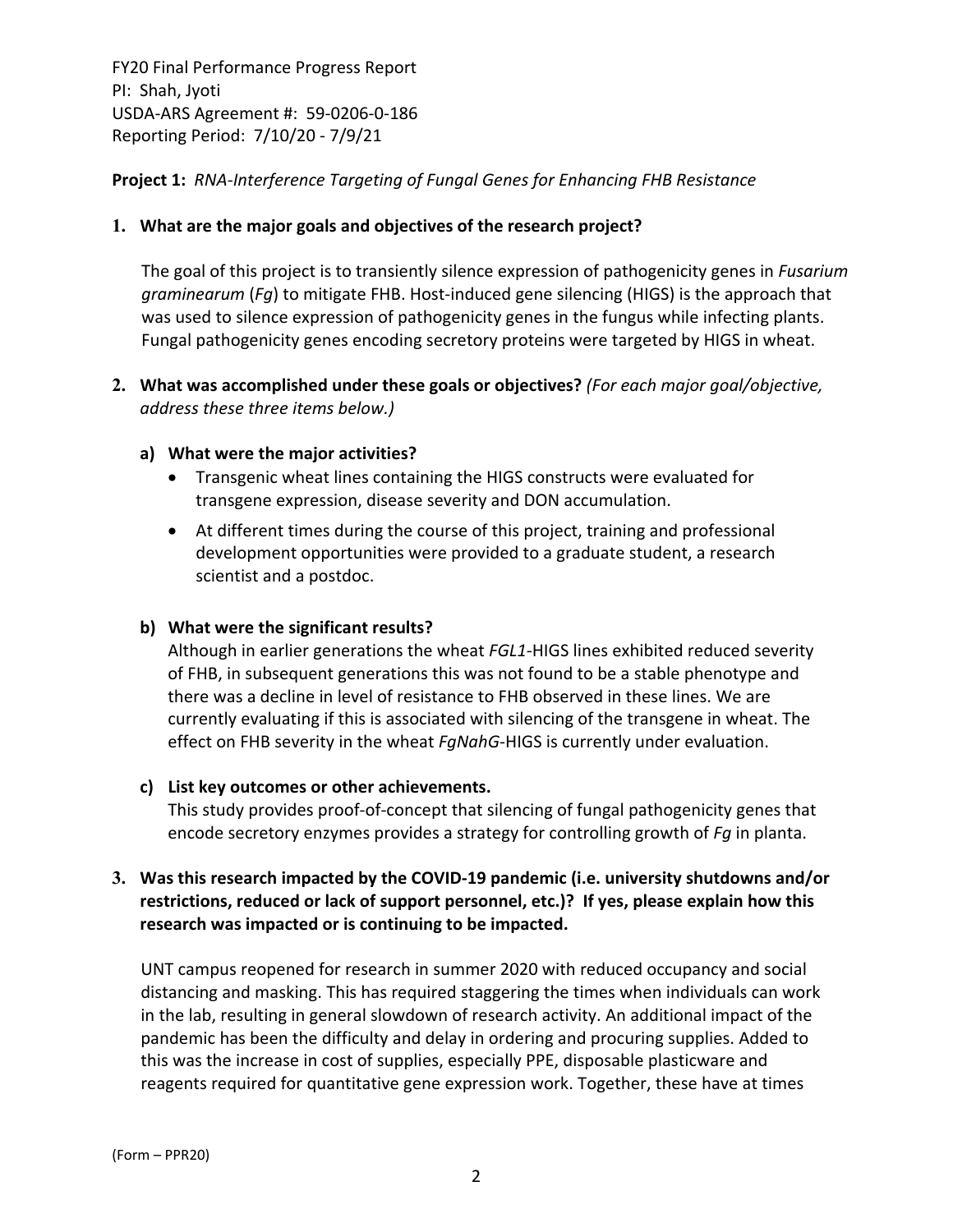interrupted experiments and/or caused delays in initiating and/or completing experiments.

#### **4. What opportunities for training and professional development has the project provided?**

**Training:** A research scientist who worked on this project, received training in plant physiology and pathology. The postdoc was mentored by the PI to develop his mentoring skills by working with the research scientist on planning experiments, troubleshooting, and providing hands‐on‐training.

**Professional Development:** This project contributed to the professional development of the research scientist and postdoc who participated in the weekly group meetings, department seminars, the BioDiscovery Institute research talks and the FHB forum. Posters/talks arising out of their work were presented at the 2019 and 2020 FHB forum as well as the mid‐year GDER meeting that was held virtually in May 2021. The PI has worked individually with the research scientist and postdoc towards achieving their long-term professional goal and developing their scientific writing and presentation skills.

#### **5. How have the results been disseminated to communities of interest?**

Results were disseminated in multiple forms.

- As multiple posters at the USWBSI Forum in 2020, and a talk by the PI at the mid-year GDER research area meeting in May 2021, and other conferences in 2021.
- The PI disseminated outcomes of this work to undergraduate enrolled in an introductory biology class taught by the PI in Spring 2021, as part of a lecture on 'Plant Interaction with the Environment. In addition, the PI communicated about FHB and this work to graduate students enrolled in a course entitled 'Signaling Mechanism in Plants' that was taught in Fall 2020.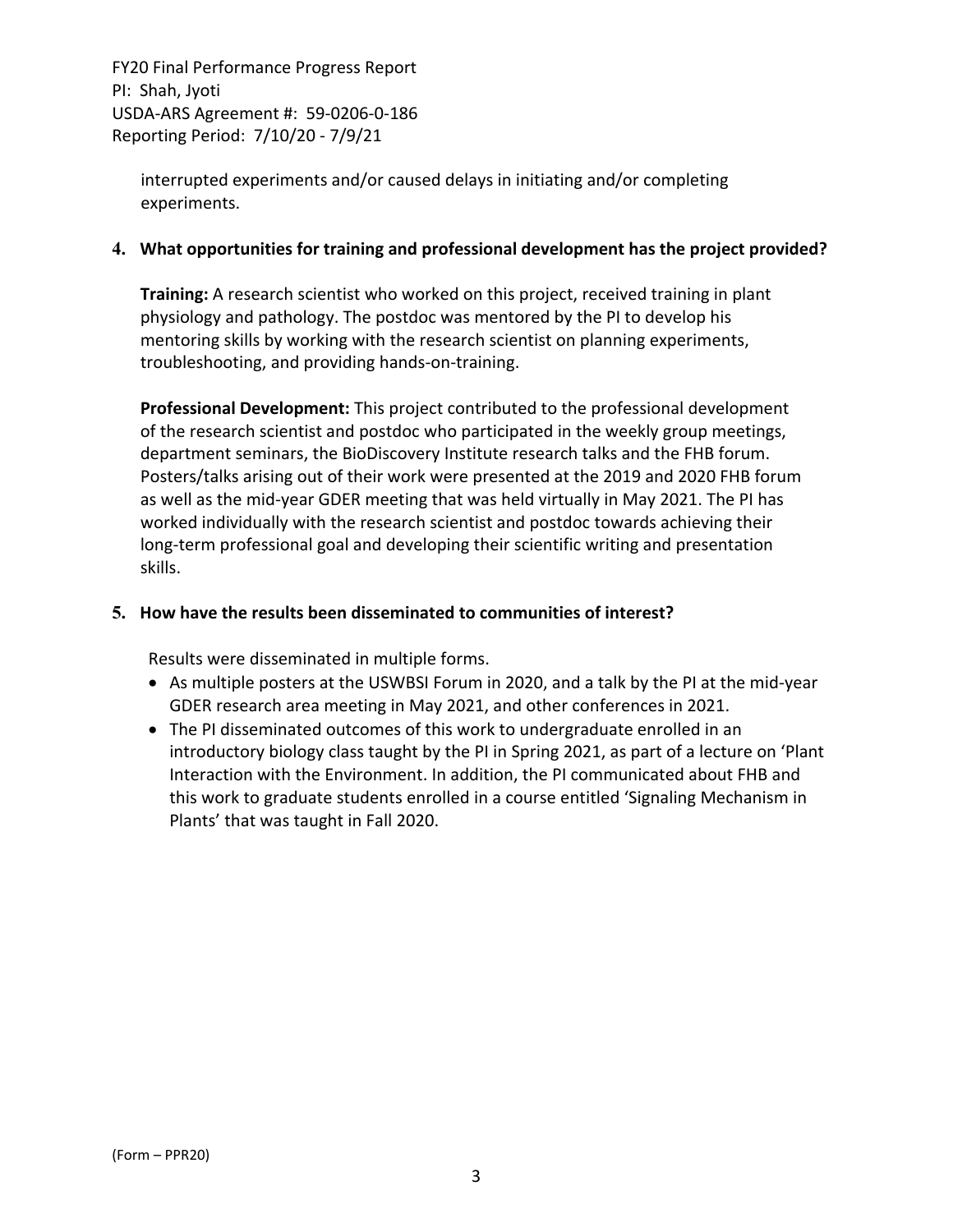**Project 2:** *Wheat Variants Deficient in a FHB Susceptibility Factor*

## **1. What are the major goals and objectives of the research project?**

The goal of this project is to mitigate FHB by knockdown of the wheat lipoxygenase *Lpx3* locus. TILLING was utilized to knock down activity of *Lpx3*, with the purpose of providing non-GMO genetic resource that can be integrated into wheat breeding programs. This project involved work with hexaploid cv Cadenza in the Shah lab at UNT and with tetraploid cv Kronos by collaborator Rawat at the University of Maryland.

**2. What was accomplished under these goals or objectives?** *(For each major goal/objective, address these three items below.)*

## **a) What were the major activities?**

- FHB disease severity was characterized in multiple generations of TILLING lines that contain mutations in the *Lpx3* homeologs on chromosomes 4A, 4B and 4D.
- Double mutants that contained mutant *Lpx3* alleles at more than one homeologous chromosomes were generated.
- This project provided training and professional development opportunities to a graduate student and a postdoc.

## **b) What were the significant results?**

TILLING Lines containing mutations on the *Lpx3* homeolog on Chromosome 4A and 4B have over multiple generations shown strong FHB resistance, which was accompanied by reduced DON levels.

## **c) List key outcomes or other achievements.**

Knockdown of individual *Lpx3* genes on chromosome 4A and 4B provide a good source of resistance to Fusarium Head Blight that also results in reduced DON accumulation. The TILLING lines with these mutations offer a non‐GMO germplasm for breeders.

## **3. Was this research impacted by the COVID‐19 pandemic (i.e. university shutdowns and/or restrictions, reduced or lack of support personnel, etc.)? If yes, please explain how this research was impacted or is continuing to be impacted.**

UNT campus reopened for research in summer 2020 with reduced occupancy and social distancing and masking. This has required staggering the times when individuals can work in the lab, resulting in general slowdown of research activity. An additional impact of the pandemic has been the difficulty and delay in ordering and procuring supplies. Added to this was the increase in cost of supplies, especially PPE, disposable plasticware and reagents required for quantitative gene expression work. Together, these have at times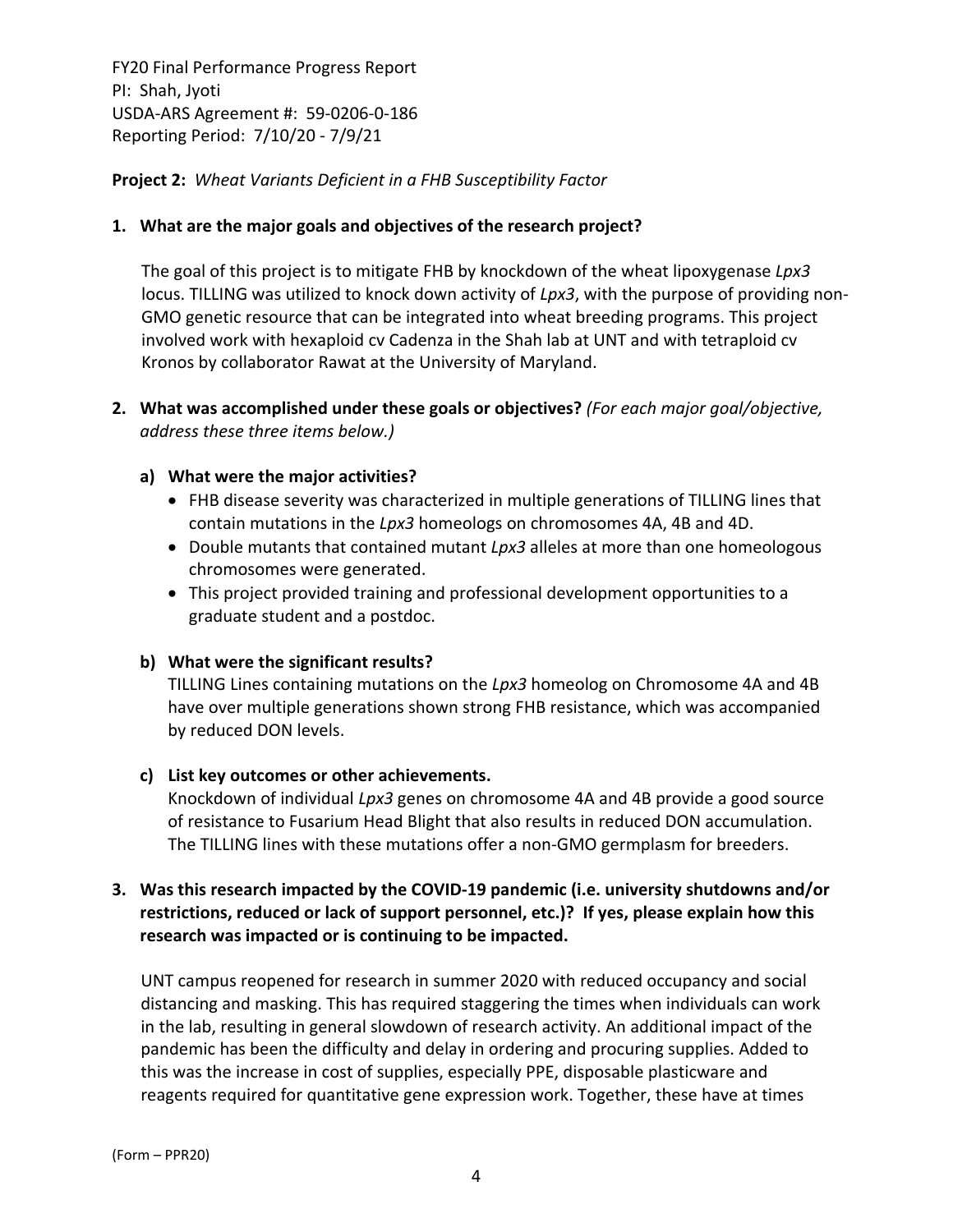interrupted experiments and/or caused delays in initiating and/or completing experiments.

#### **4. What opportunities for training and professional development has the project provided?**

**Training:** The graduate student received training in plant molecular biology, pathology and physiology, on planning experiments, collecting, recording, analyzing and interpreting data. She also developed her writing and presentation skills. The graduate student was enrolled in Individual research under the PI. The postdoc was mentored by the PI to develop his mentoring skills by working with the graduate student on planning experiments, troubleshooting, and providing hands‐on‐training.

**Professional Development:** This project contributed to the professional development of the graduate student and the postdoc who participated in the weekly group meetings, department seminars, the BioDiscovery Institute research talks, the FHB forum and other national/international conferences. The PI has worked individually with the graduate student and the postdoc towards achieving their long-term professional goal and developing their scientific writing and presentation skills.

#### **5. How have the results been disseminated to communities of interest?**

Results were disseminated in multiple forms.

- As multiple posters at the USWBSI Forum in 2020, a talk by the PI at the mid-year GDER research area meeting in May 2021, and other conferences in 2021.
- Results were disseminated to a broader audience via a talk by the graduate student at the annual graduate research day in April 2021 at UNT. The PI also disseminated outcomes of this work to undergraduate enrolled in an introductory biology class taught by the PI in Spring 2021, as part of a lecture on 'Plant Interaction with the Environment. In addition, the PI communicated about FHB and this work to graduate students enrolled in a course entitled 'Signaling Mechanism in Plants' that was taught in Fall 2020.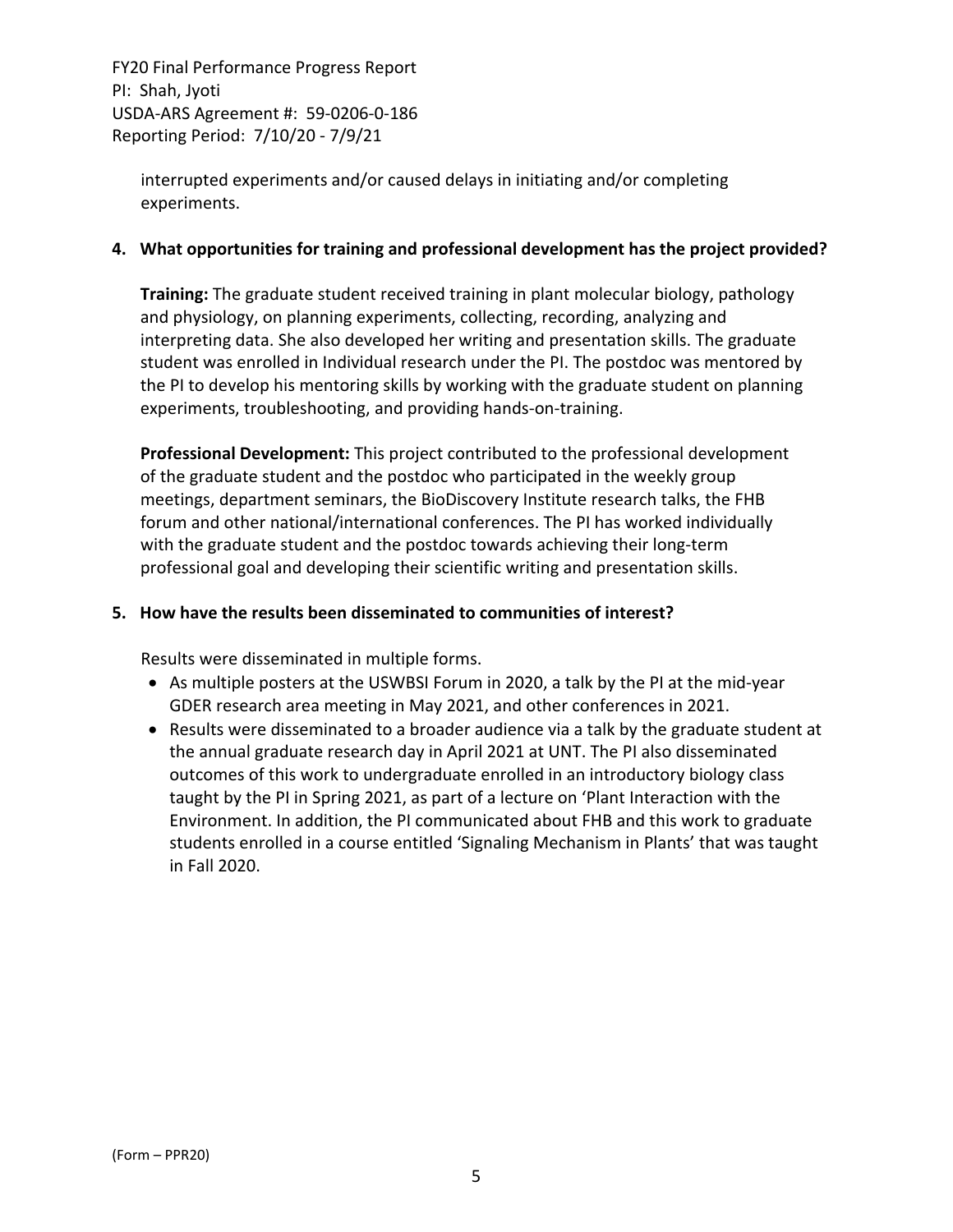## **Training of Next Generation Scientists**

**Instructions:** Please answer the following questions as it pertains to the FY20 award period (7/10/20 ‐ 7/9/21). The term "support" below includes any level of benefit to the student, ranging from full stipend plus tuition to the situation where the student's stipend was paid from other funds, but who learned how to rate scab in a misted nursery paid for by the USWBSI, and anything in between.

**1. Did any graduate students in your research program supported by funding from your USWBSI grant earn their MS degree during the FY20 award period?**  $\square$ Yes  $\square$ No  $\square$  Not Applicable

**If yes, how many?** Click to enter number here.

**2. Did any graduate students in your research program supported by funding from your USWBSI grant earn their Ph.D. degree during the FY20 award period?**

 $\square$ Yes  $\square$ No  $\square$  Not Applicable

**If yes, how many?** Click to enter number here.

**3. Have any post docs who worked for you during the FY20 award period and were supported by funding from your USWBSI grant taken faculty positions with universities?**  $\square$ Yes  $\square$ No  $\square$  Not Applicable

**If yes, how many?** Click to enter number here.

**4. Have any post docs who worked for you during the FY20 award period and were supported by funding from your USWBSI grant gone on to take positions with private ag‐ related companies or federal agencies?**

 $\square$ Yes  $\square$ No  $\square$  Not Applicable

**If yes, how many?** Click to enter number here.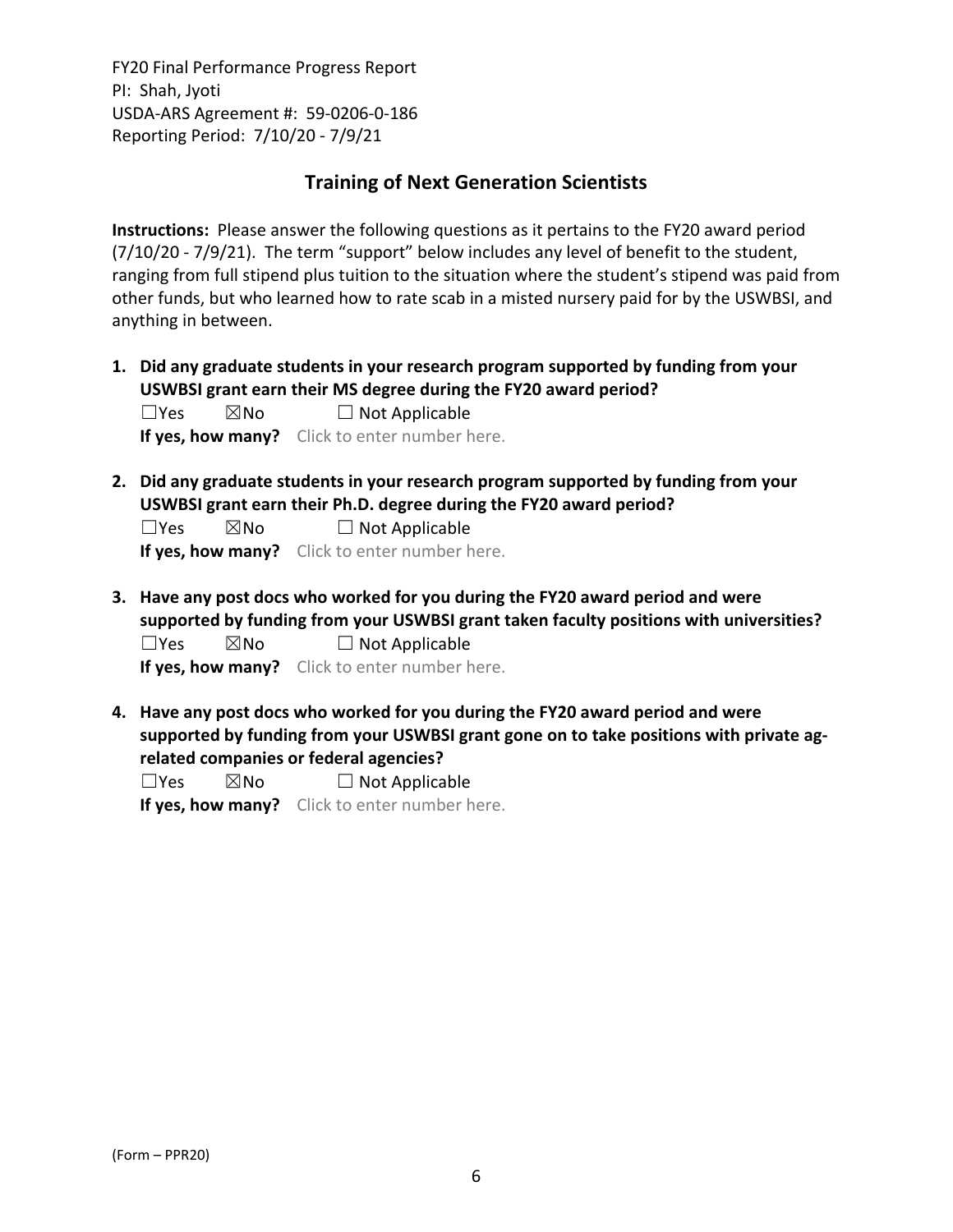# **Release of Germplasm/Cultivars**

**Instructions:** In the table below, list all germplasm and/or cultivars released with full or partial support through the USWBSI during the FY20 award period (7/10/20 - 7/9/21). All columns must be completed for each listed germplasm/cultivar. Use the key below the table for Grain Class abbreviations. 

| <b>Name of Germplasm/Cultivar</b> | <b>Grain Class</b>    | <b>FHB Resistance</b>                                  | <b>FHB</b><br>Rating<br>$(0-9)$ | Year<br><b>Released</b> |
|-----------------------------------|-----------------------|--------------------------------------------------------|---------------------------------|-------------------------|
| Not applicable to this project.   | Select Grain<br>Class | Select what represents<br>your most resistant<br>check | Enter as<br>text 0-9<br>rating  | Select Year             |
| Click here to enter text.         | Select Grain<br>Class | Select what represents<br>your most resistant<br>check | Enter as<br>text 0-9<br>rating  | Select Year             |
| Click here to enter text.         | Select Grain<br>Class | Select what represents<br>your most resistant<br>check | Enter as<br>text 0-9<br>rating  | Select Year             |
| Click here to enter text.         | Select Grain<br>Class | Select what represents<br>your most resistant<br>check | Enter as<br>text 0-9<br>rating  | Select Year             |
| Click here to enter text.         | Select Grain<br>Class | Select what represents<br>your most resistant<br>check | Enter as<br>text 0-9<br>rating  | Select Year             |
| Click here to enter text.         | Select Grain<br>Class | Select what represents<br>your most resistant<br>check | Enter as<br>text 0-9<br>rating  | Select Year             |
| Click here to enter text.         | Select Grain<br>Class | Select what represents<br>your most resistant<br>check | Enter as<br>text 0-9<br>rating  | Select Year             |
| Click here to enter text.         | Select Grain<br>Class | Select what represents<br>your most resistant<br>check | Enter as<br>text 0-9<br>rating  | Select Year             |
| Click here to enter text.         | Select Grain<br>Class | Select what represents<br>your most resistant<br>check | Enter as<br>text 0-9<br>rating  | Select Year             |
| Click here to enter text.         | Select Grain<br>Class | Select what represents<br>your most resistant<br>check | Enter as<br>text 0-9<br>rating  | Select Year             |
| Click here to enter text.         | Select Grain<br>Class | Select what represents<br>your most resistant<br>check | Enter as<br>text 0-9<br>rating  | Select Year             |
| Click here to enter text.         | Select Grain<br>Class | Select what represents<br>your most resistant<br>check | Enter as<br>text 0-9<br>rating  | Select Year             |
| Click here to enter text.         | Select Grain<br>Class | Select what represents<br>your most resistant<br>check | Enter as<br>text 0-9<br>rating  | Select Year             |
| Click here to enter text.         | Select Grain<br>Class | Select what represents<br>your most resistant<br>check | Enter as<br>text 0-9<br>rating  | Select Year             |

NOTE: Leave blank if you have nothing to report or if your grant did NOT include any VDHR-related projects.

**NOTE:** List the associated release notice or publication under the appropriate sub-section in the 'Publications' section of the FPR.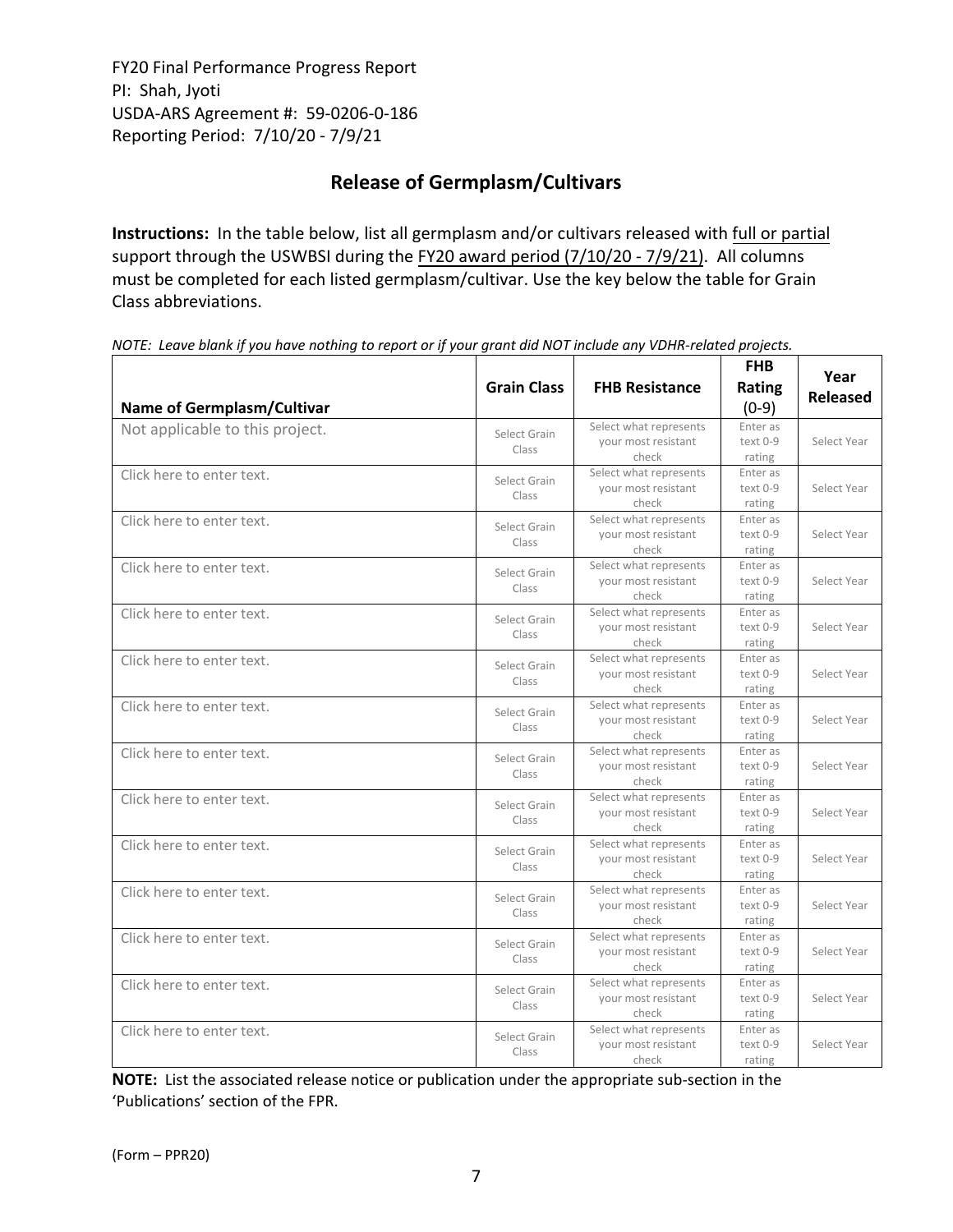## **Publications, Conference Papers, and Presentations**

**Instructions:** Refer to the PR\_Instructions for detailed more instructions for listing publications/presentations about your work that resulted from all of the projects included in the FY20 grant award. Only citations for publications published (submitted or accepted) or presentations presented during the **award period (7/10/20 ‐ 7/9/21**) should be included. If you did not publish/submit or present anything, state 'Nothing to Report' directly above the Journal publications section.

NOTE: Directly below each citation, you **must** indicate the Status (i.e. published, submitted, etc.) and whether acknowledgement of Federal support was indicated in the publication/ presentation. See example below for a poster presentation with an abstract:

Z.J. Winn, R. Acharya, J. Lyerly, G. Brown‐Guedira, C. Cowger, C. Griffey, J. Fitzgerald, R.E. Mason and J.P. Murphy. 2020. "Mapping of Fusarium Head Blight Resistance in NC13‐20076 Soft Red Winter Wheat." In: S. Canty, A. Hoffstetter, and R. Dill‐Macky (Eds.), *Proceedings of the 2020 National Fusarium Head Blight Forum (*p. 12.), Virtual; December 7‐11. Online: https://scabusa.org/pdfs/NFHBF20\_Proceedings.pdf. Status: Abstract Published and Poster Presented Acknowledgement of Federal Support: YES (Abstract and Poster)

#### **Journal publications.**

Nothing to Report

#### **Books or other non‐periodical, one‐time publications.**

Nothing to Report

#### **Other publications, conference papers and presentations**.

Mittal, I., Alam, S., Chabra, B., Shulaev, E., Mohan, V., Rawat, N., Shah, J. 2021. 9‐lipoxygenase as a susceptibility factor in Arabidopsis and wheat interaction with Fusarium graminearum. 31<sup>st</sup> International Conference on Arabidopsis Research-ICAR 2021 Abstract book. (p. 112). Virtual; June 21‐25. Online: http://icar2020.arabidopsisresearch.org/uploads/1/1/7/5/117554241/icar\_2021\_abstr act\_book.pdf Status: Abstract Published and Poster Presented

Acknowledgement of Federal Support: YES (Poster)